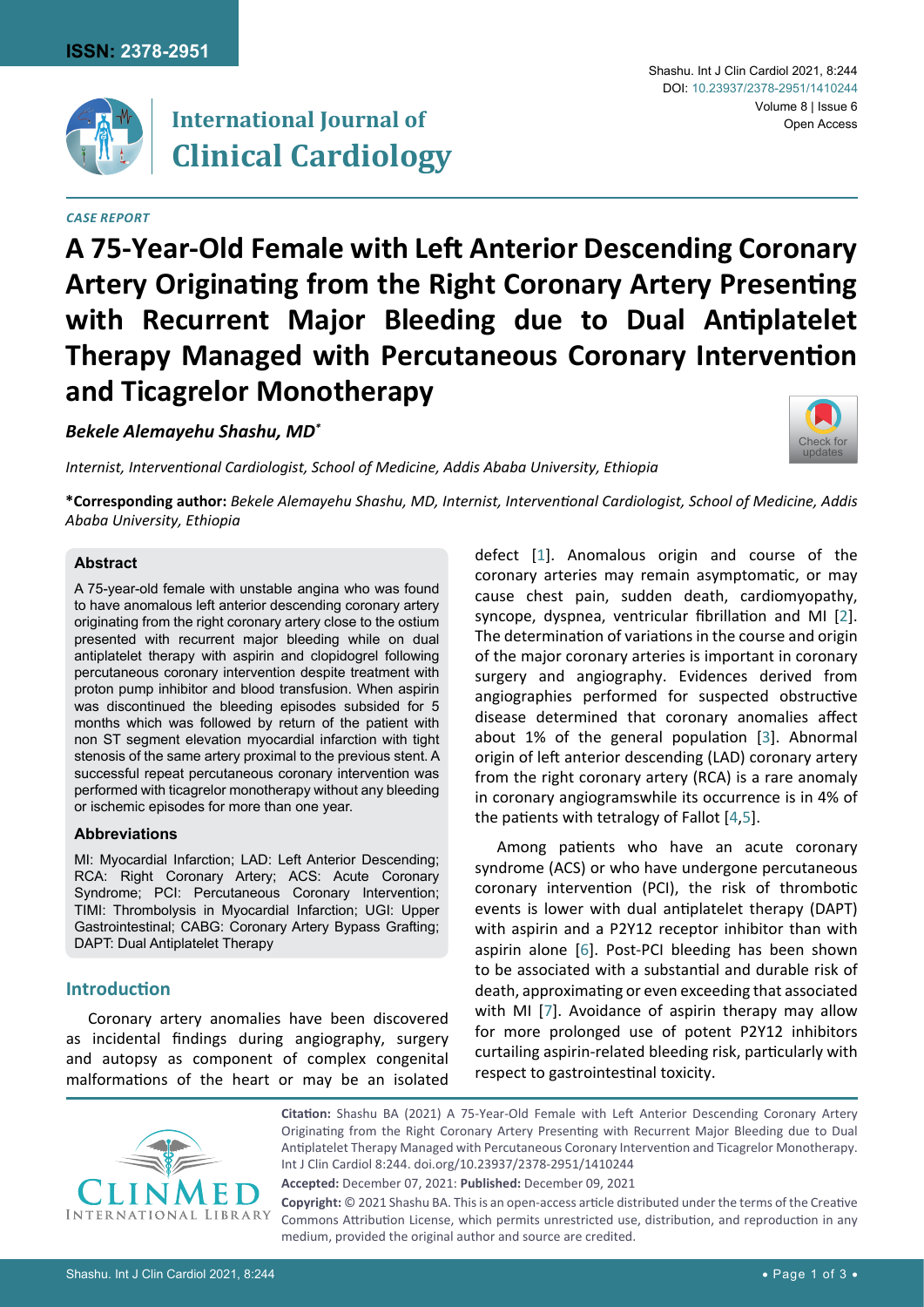<span id="page-1-1"></span>٦



**Figure 1:** A) left coronary artery without LAD territory; B) Dominant RCA with long segment tight stenosis and LAD originating from proximal RCA.

## **Case Report**

Presence of LAD coronary artery emerging from RCA is classified among the rare coronary anomalies and successful PCI with long lasting result using a single antiplatelet agent is exceptional. I herein report a 75-year-old diabetic and hypertensive female who presented to Gesund Cardiac and Medical Center, Addis Ababa, Ethiopia, before one year with typical angina triggered by minor activities of one month duration whose coronary angiography showed normal circumflex coronary artery, anomalous LAD originating from the RCA adjacent to the ostium and long segment 95% stenosis of mid RCA [\(Figure 1](#page-1-1)) with recurrent major bleeding on DAPT who was successfully managed with ticagrelor monotherapy following PCI.

During her initial presentation, cautious PCI was done using resolute integrity stent (zotarolimus eluting) resulting in thrombolysis in myocardial infarction (TIMI) III flow and she was continued with aspirin 81 mg/ day, clopidogrel 75 mg/day, atorvastatin 40 mg/day, metoprolol succinate 25 mg/day and pantoprazole 40 mg/day. After two weeks, she came back with profound fatigue, dyspnea, pallor, tarry stool, and hemoglobin of 8 g%. Upper gastrointestinal (UGI) endoscopy, done after stabilization of the patient with 2 units of whole blood, revealed erosive gastritis which was managed with intravenous proton pump inhibitor.

Despite this, the patient had to present for 3 other episodes of UGI bleeding over 4 months and she was managed similarly. After the 4<sup>th</sup> episode of bleeding, aspirin was desperately discontinued while the remaining medications were maintained. This was followed by 5 months of clinical stability without bleeding, fatigue or chest pain. Nine months after the initial presentation, she developed chest pain at rest with T-wave inversions involving the inferior leads plus elevated troponin congruent with acute MI. A repeat

<span id="page-1-0"></span>

coronary angiography showed a new discrete 90% stenosis of the proximal RCA distal to the origin of the anomalous LAD with fully patent previously stented segment. This time again, PCI was done with successful result using the same type of stent while ticagrelor was utilized as the sole antiplatelet agent ([Figure 2\)](#page-1-0). She is comfortable up until now without chest pain or any bleeding episode for over one year.

## **Discussion**

Abnormal origin of LAD coronary artery from the RCA is a very rare anomaly in coronary angiograms [\[4\]](#page-2-3). In this patient, the origin of LAD was very close to the RCA ostium which required immense care in the course of PCI to circumvent complications. During the second episode of ACS with intense chest pain and troponin positivity, to avoid the GI toxicity of aspirin, coronary